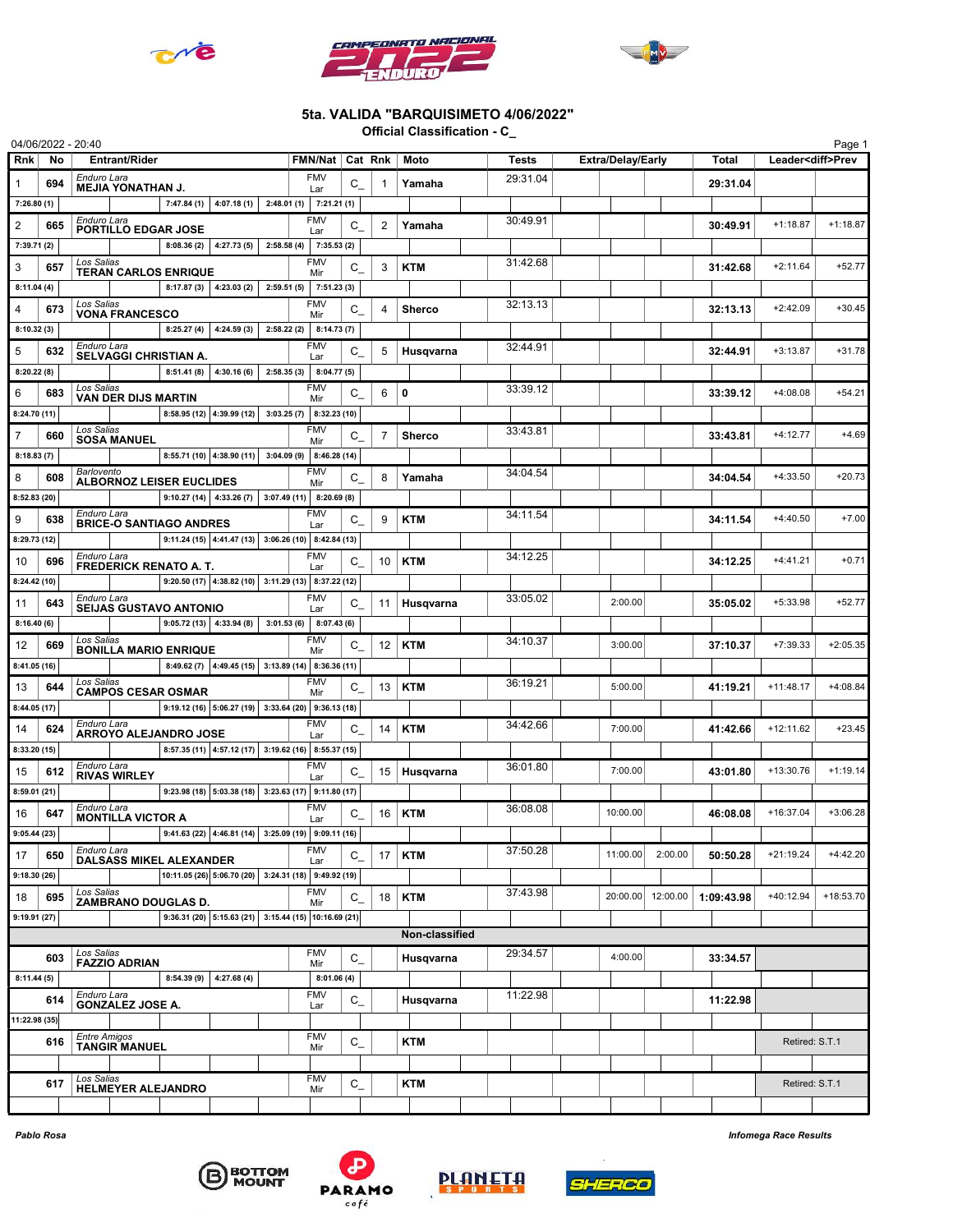





## 5ta. VALIDA "BARQUISIMETO 4/06/2022"

Official Classification - C\_

| 04/06/2022 - 20:40 |                                              |                                                       |                           |                   |                |             |          |                          |                   |              |                          | Page 2 |
|--------------------|----------------------------------------------|-------------------------------------------------------|---------------------------|-------------------|----------------|-------------|----------|--------------------------|-------------------|--------------|--------------------------|--------|
| Rnk<br><b>No</b>   | <b>Entrant/Rider</b>                         |                                                       |                           | FMN/Nat           | Cat Rnk        | Moto        | Tests    | <b>Extra/Delay/Early</b> |                   | <b>Total</b> | Leader <diff>Prev</diff> |        |
| 623                | Los Salias<br><b>FURLATO FILIPPO JOSE</b>    |                                                       |                           | <b>FMV</b><br>Mir | $C_{-}$        | KTM         | 33:19.59 | 2:00.00                  |                   |              | Exclusion                |        |
| 8:20.57(9)         |                                              | 8:43.96 (6) $ 4:49.74(16) $ 3:03.51 (8) 8:21.81 (9)   |                           |                   |                |             |          |                          |                   |              |                          |        |
| 626                | Los Salias<br><b>VALDES ENRIQUE</b>          |                                                       |                           | <b>FMV</b><br>Mir | $C_{-}$        | KTM         | 13:17.30 |                          |                   | 13:17.30     |                          |        |
| 13:17.30 (37)      |                                              |                                                       |                           |                   |                |             |          |                          |                   |              |                          |        |
| 628                | Enduro Lara                                  | <b>COLMENARES JOSE MIGUEL</b>                         |                           | <b>FMV</b><br>Lar | $C_{-}$        | Yamaha      | 9:07.19  |                          |                   | 9:07.19      |                          |        |
| 9:07.19(24)        |                                              |                                                       |                           |                   |                |             |          |                          |                   |              |                          |        |
| 630                | Enduro Lara<br><b>MALDONADO DIEGO E.</b>     |                                                       |                           | <b>FMV</b><br>Lar | $C_{-}$        | <b>KTM</b>  | 18:26.50 | 8:00.00                  |                   | 26:26.50     |                          |        |
| 8:50.82(19)        |                                              | 9:35.68 (19)                                          |                           |                   |                |             |          |                          |                   |              |                          |        |
| 639                | Enduro Lara<br><b>MEDINA JUAN VICENTE</b>    |                                                       |                           | <b>FMV</b><br>Lar | $C_{-}$        | Husaberg    | 22:39.33 |                          |                   | 22:39.33     |                          |        |
| 10:48.26 (31)      |                                              | 11:51.07 (29)                                         |                           |                   |                |             |          |                          |                   |              |                          |        |
| 640                | Enduro Lara                                  | <b>CONTRERAS FELIPE SANTIAGO</b>                      |                           | <b>FMV</b><br>Lar | $C_{-}$        | Husqvarna   | 29:00.83 | 18:00.00                 |                   | 47:00.83     |                          |        |
| 9:32.62(28)        |                                              | 9:37.66 (21)                                          |                           | 9:50.55(20)       |                |             |          |                          |                   |              |                          |        |
| 641                | Enduro Lara<br><b>SANCHEZ EDGAR JOSE</b>     |                                                       |                           | <b>FMV</b><br>Lar | $C_{-}$        | <b>KTM</b>  | 10:54.51 |                          |                   | 10:54.51     |                          |        |
| 10:54.51 (33)      |                                              |                                                       |                           |                   |                |             |          |                          |                   |              |                          |        |
| 648                | Enduro Lara<br><b>IZQUIERDO LUCAS ADRIAN</b> |                                                       |                           | <b>FMV</b><br>Lar | $C_{-}$        | Husqvarna   | 25:01.16 |                          |                   | 25:01.16     |                          |        |
| 8:31.57(13)        |                                              | 8:42.63(5)                                            | $4:37.28(9)$ 3:09.68 (12) |                   |                |             |          |                          |                   |              |                          |        |
| 649                | Enduro Lara<br>PEREZ JORGE LUIS              |                                                       |                           | <b>FMV</b><br>Lar | $C_{-}$        | Yamaha      | 40:19.53 | 56:00.00                 | 12:00.00          | 1:48:19.53   | Exclusion                |        |
| 9:45.14(30)        |                                              | 10:26.25 (27) 5:41.18 (23) 3:36.22 (21) 10:50.74 (23) |                           |                   |                |             |          |                          |                   |              |                          |        |
| 651                | Los Salias<br>DA CAMARA DANIEL               |                                                       |                           | <b>FMV</b><br>Mir | $\mathtt{C}_-$ | Suzuki      | 18:21.98 |                          |                   | 18:21.98     |                          |        |
| 8:32.72 (14)       |                                              | 9:49.26 (23)                                          |                           |                   |                |             |          |                          |                   |              |                          |        |
| 653                | Enduro Lara<br><b>MENDOZA MIGUEL A.</b>      |                                                       |                           | <b>FMV</b><br>Lar | $C_{-}$        | <b>KTM</b>  |          |                          |                   |              | Retired: S.T.1           |        |
|                    |                                              |                                                       |                           |                   |                |             |          |                          |                   |              |                          |        |
| 658                | Los Salias<br><b>HELMEYER RODRIGO A.</b>     |                                                       |                           | <b>FMV</b><br>Mir | $C_{-}$        | Husaberg    |          |                          |                   |              | Retired: S.T.1           |        |
|                    |                                              |                                                       |                           |                   |                |             |          |                          |                   |              |                          |        |
| 666                | Enduro Lara<br><b>ZAVAGNINI MIGUEL A.</b>    |                                                       |                           | <b>FMV</b><br>Lar | $C_{-}$        | Husqvarna   | 9:00.76  |                          |                   | 9:00.76      |                          |        |
| 9:00.76(22)        |                                              |                                                       |                           |                   |                |             |          |                          |                   |              |                          |        |
| 667                | Los Salias<br><b>GAVIDIA WALTER J.</b>       |                                                       |                           | <b>FMV</b><br>Mir | $C_{-}$        | Sherco      |          |                          |                   |              | Retired: S.T.1           |        |
|                    |                                              |                                                       |                           |                   |                |             |          |                          |                   |              |                          |        |
| 668                | Enduro Lara<br><b>PEREZ RAFAEL</b>           |                                                       |                           | <b>FMV</b><br>Lar | $C_{-}$        | <b>KTM</b>  |          |                          |                   |              | Retired: S.T.1           |        |
|                    |                                              |                                                       |                           |                   |                |             |          |                          |                   |              |                          |        |
| 674                | Los Salias                                   | <b>SAAVEDRA RAUL EDUARDO</b>                          |                           | <b>FMV</b><br>Mir | $C_{-}$        | Sherco      | 19:14.54 |                          |                   | 19:14.54     |                          |        |
| 9:17.12(25)        |                                              | 9:57.42(24)                                           |                           |                   |                |             |          |                          |                   |              |                          |        |
| 677                | Enduro Lara<br><b>BATISTA JOSE</b>           |                                                       |                           | <b>FMV</b><br>Lar | $C_{-}$        | KTM         | 39:28.75 |                          | 32:00.00 10:00.00 | 1:21:28.75   | Exclusion                |        |
| 9:34.62 (29)       |                                              | 10:10.34 (25) 5:29.00 (22) 3:39.13 (22) 10:35.66 (22) |                           |                   |                |             |          |                          |                   |              |                          |        |
| 679                | Los Salias<br><b>INCIARTE GUSTAVO</b>        |                                                       |                           | <b>FMV</b><br>Mir | $\mathtt{C}_-$ | <b>BETA</b> | 8:47.29  | 1:00.00                  |                   | 9:47.29      |                          |        |
| 8:47.29 (18)       |                                              |                                                       |                           |                   |                |             |          |                          |                   |              |                          |        |
| 681                | Los Salias<br>DE PABLOS JOSEPH E.            |                                                       |                           | <b>FMV</b><br>Mir | $C_{-}$        | <b>KTM</b>  | 10:53.04 |                          |                   | 10:53.04     |                          |        |
| 10:53.04 (32)      |                                              |                                                       |                           |                   |                |             |          |                          |                   |              |                          |        |
| 682                | Los Salias<br>ZAMBRANO ANGEL DE J.           |                                                       |                           | <b>FMV</b><br>Mir | $C_{-}$        | 0           | 44:37.61 |                          | 51:00.00 11:00.00 | 1:46:37.61   | Exclusion                |        |
| 11:41.07 (36)      |                                              | $ 11:14.89(28) 5:55.32(24) 4:05.49(23) 11:40.84(24) $ |                           |                   |                |             |          |                          |                   |              |                          |        |
| 684                | Los Salias                                   |                                                       |                           | <b>FMV</b><br>Mir | $\mathtt{C}_-$ | <b>KTM</b>  |          |                          |                   |              | Retired: S.T.1           |        |
|                    |                                              | <b>RANGEL PEDRO G.</b>                                |                           |                   |                |             |          |                          |                   |              |                          |        |
| 688                | Los Salias<br>ANDRADE JUAN A.                |                                                       |                           | <b>FMV</b><br>Mir | $\mathtt{C}_-$ | Husqvarna   | 11:18.26 |                          |                   | 11:18.26     |                          |        |
| 11:18.26 (34)      |                                              |                                                       |                           |                   |                |             |          |                          |                   |              |                          |        |







## Pablo Rosa Infomega Race Results